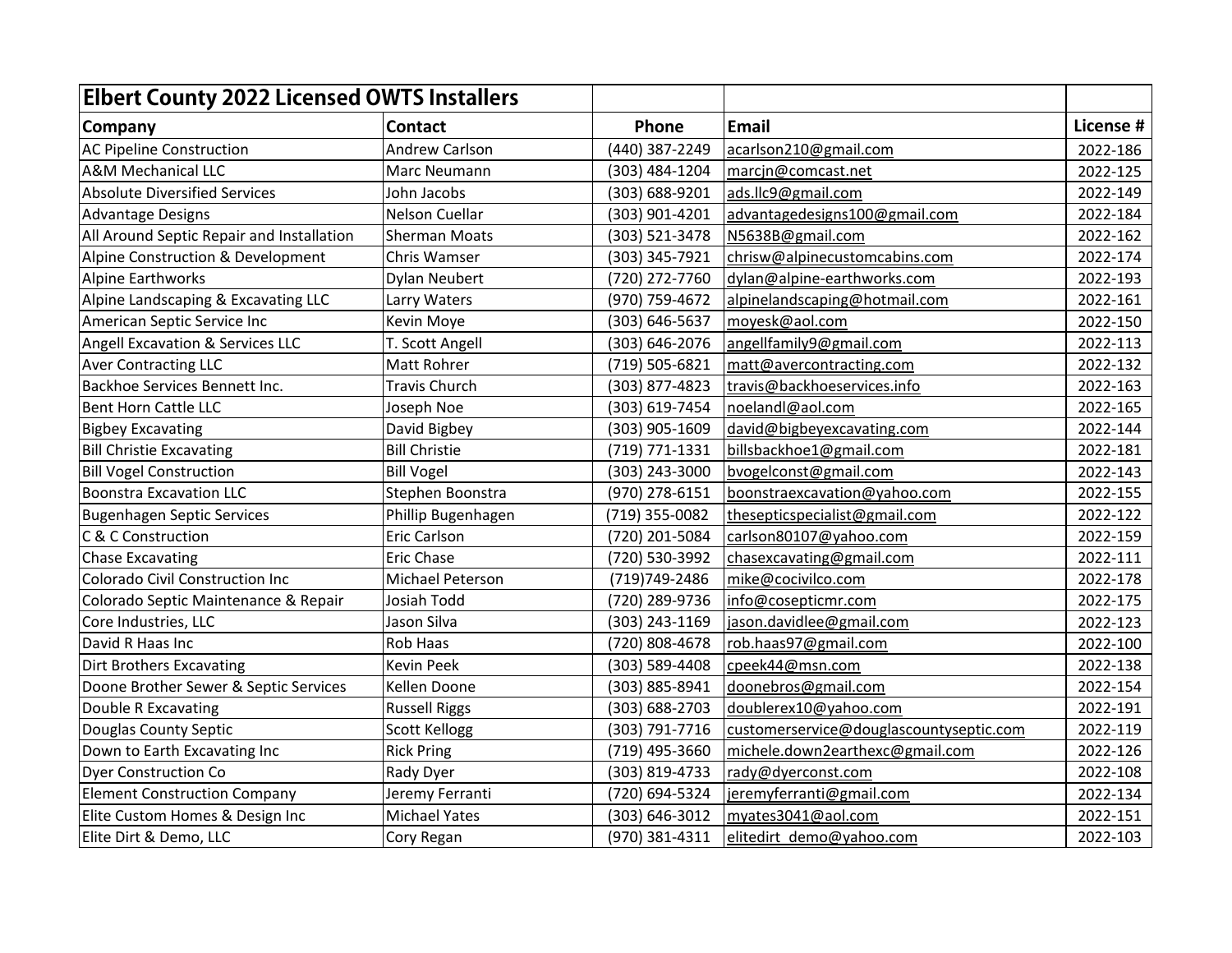| <b>Everlasting Enterprises</b>               | Michael Dick             | (303) 619-2021 | mike@everlasting-enterprises.com       | 2022-173 |
|----------------------------------------------|--------------------------|----------------|----------------------------------------|----------|
| Fischer Enterprises Inc                      | Matt Fischer             | (303) 688-1710 | accounting@fischerent.com              | 2022-130 |
| G & S Ent.                                   | Grady Weichel            | (303) 688-1116 | gradyweichel@aol.com                   | 2022-185 |
| <b>Grasmick Excavating</b>                   | <b>Veldon Grasmick</b>   | (719) 478-5930 |                                        | 2022-146 |
| <b>Guernsey Grading &amp; Excavating Inc</b> | <b>Troy Guernsey</b>     | (303) 550-0216 | guernseygrading@gmail.com              | 2022-142 |
| Hazelton Excavating Inc                      | Jeffrey Hazelton         | (719) 237-3677 | hazeltonexcavating@me.com              | 2022-180 |
| <b>Heacock Excavating</b>                    | David Heacock            | (303) 419-5432 | ddhexc@hotmail.com                     | 2022-164 |
| <b>High Plains Sanitation</b>                | Kim Seipp                | (303) 622-4126 | highplainssan@gmail.com                | 2022-105 |
| <b>JDR Enterprises</b>                       | Joe Wentland             | (303) 961-4307 | jdrenterprises2007@gmail.com           | 2022-190 |
| <b>J &amp; K Excavating</b>                  | John Westfall            | (719) 331-4321 | jkexcavating5@gmail.com                | 2022-172 |
| Jordan Excavating                            | Doug Jordan              | (303) 324-0442 | jordanexcavating@gmail.com             | 2022-110 |
| K & A Mechanical                             | Gary Klein               | (719) 492-4020 | garyk@kanda.ws                         | 2022-157 |
| <b>KCI General Contractors</b>               | Glenn Kunkel             | (303) 809-7253 | KCI@tds.net                            | 2022-109 |
| <b>KB Construction Inc</b>                   | <b>Brad Kreinbring</b>   | (303) 472-6299 | brad@kbconstinc.com                    | 2022-160 |
| <b>KK&amp;E Contracting</b>                  | Jan Knibbe               | (720) 870-7200 | janknibbe@cameratahomes.com            | 2022-112 |
| Kamp Excavating                              | Chris Kamp               | (303) 591-7284 | kampexcavating@msn.com                 | 2022-107 |
| <b>Kellogg Contracting</b>                   | <b>Scott Kellogg</b>     | (303) 791-7716 | customerservice@kelloggcontracting.com | 2022-120 |
| Kloppenberg Excavating Inc                   | Jerry Kloppenberg        | (720) 490-6303 | kloppenbergexcavating@gmail.com        | 2022-106 |
| Korinek Konstruction                         | John Korinek             | (303) 817-1607 | korinekkonstruction.exc@gmail.com      | 2022-169 |
| <b>Kremer Construction</b>                   | Justin Kremer            | (303) 809-8578 | deeretractorman@msn.com                | 2022-133 |
| <b>Kunau Drilling LLC</b>                    | Tim Kunau                | (719) 683-3720 | kunaudrilling@aol.com                  | 2022-118 |
| <b>Liscott Homes LTD</b>                     | <b>Robert Cowley</b>     | (303) 688-1724 | rob@liscott.com                        | 2022-139 |
| <b>Maddison Mechanical</b>                   | <b>Robert Browning</b>   | (303) 862-5319 | lindsay@maddisonmechanical.com         | 2022-177 |
| <b>Magnum Excavating</b>                     | Dave Scott               | (303) 419-4408 | magnumexcavating01@hotmail.com         | 2022-137 |
| Mathews Excavating & Septic LLC              | <b>Colton Mathews</b>    | (303) 638-7097 | mathewsservices01@gmail.com            | 2022-101 |
| Mid Colorado Construction                    | James Buck               | (719) 493-9550 | office@midcoloradoconstruction.com     | 2022-176 |
| <b>Mosaic Builders</b>                       | Michael Tesman           | (970) 398-1878 | mosaicbuilders1@gmail.com              | 2022-182 |
| Mountain Canyon Development                  | Craig Clausen            | (303) 243-0811 | craclaus@gmail.com                     | 2022-167 |
| Murray Excavating Inc                        | Michael and Bryan Murray | (719) 683-2442 | mike@murrayexcavating.com              | 2022-183 |
| Peak Excavating & Septic                     | <b>Timothy Smith</b>     | (719) 588-1877 | peak14108septic@gmail.com              | 2022-135 |
| Peak Septic Systems                          | Michael Stone            | (720) 483-4779 | peaksepticsystems@gmail.com            | 2022-168 |
| <b>Plumbline Services</b>                    | Robert Logan             | (303) 591-1502 | permits@plumblineservices.com          | 2022-115 |
| <b>Prodigy Excavating</b>                    | Stephen Smith            | (303) 931-8242 | steve@prodigyexcavating.com            | 2022-170 |
| <b>Quality Septic</b>                        | <b>Brooke Chisum</b>     | (720) 291-1859 | qualitysepticco@gmail.com              | 2022-171 |
| R&R Ditching Inc                             | <b>Russell Palmer</b>    | (719) 535-9999 | lynorth@rrditching.com                 | 2022-131 |
| R & R Solutions & Dirtwork                   | Jared Russo              | (303) 495-0801 | jared.russo@protonmail.com             | 2022-141 |